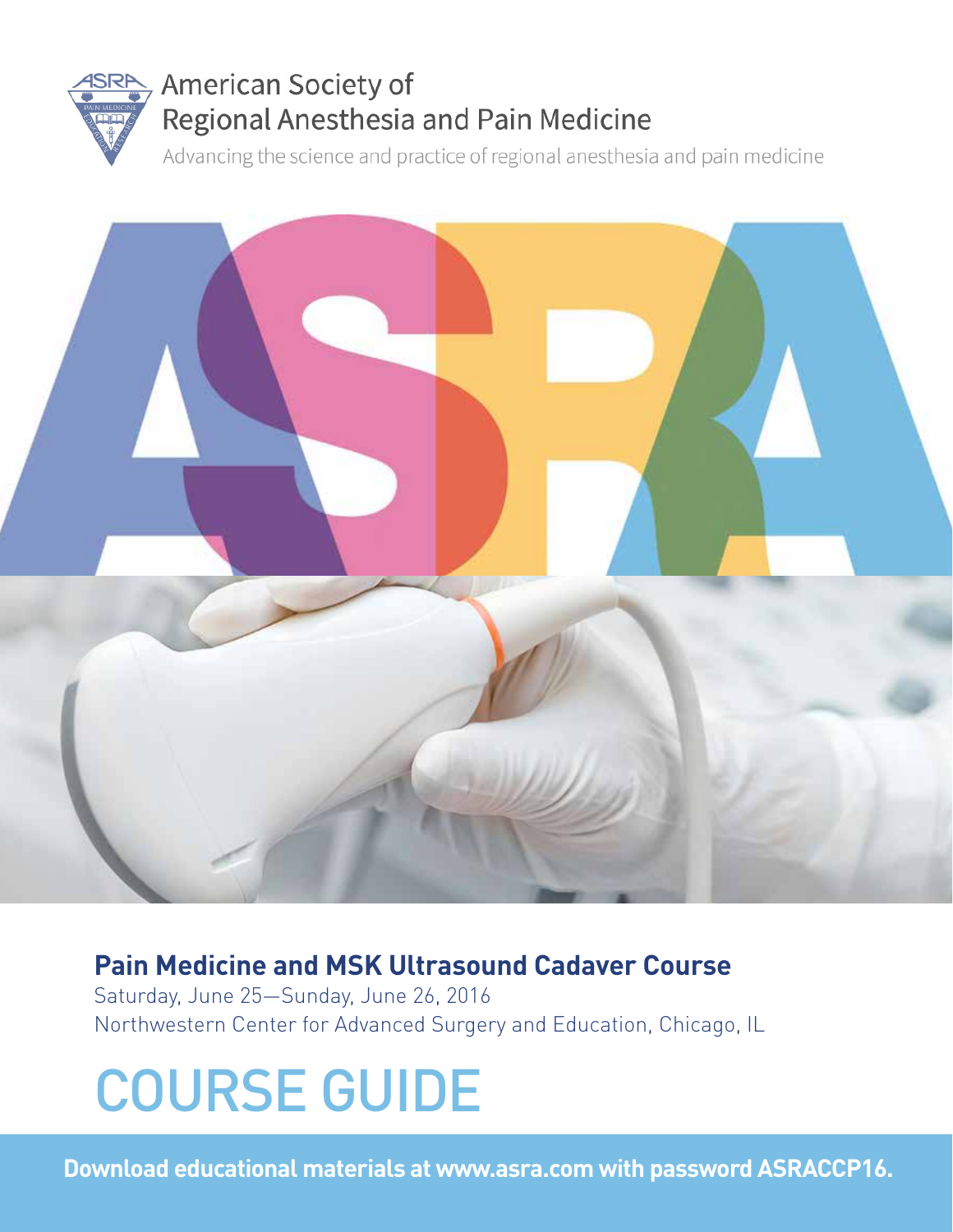## **Course Overview**

### Saturday, June 25th — 7:15 am–5:30 pm Sunday, June 26th — 7:30 am–2:15 pm

ASRA's Pain Medicine and MSK Ultrasound Cadaver Course provides intensive, highly interactive learning and practical information that you can immediately put to use in your practice. Each topic consists of an introductory lecture followed by hands-on practice using live models and cadavers.

#### New topics this year

- MSK sonoanatomy
- Neurosonoanatomy and entrapment neuropathy
- Ultrasound-quided platelet-rich plasma injections
- Ultrasound-guided hip and knee including radiofrequency ablation techniques

#### **Highlights**

- Interventional and diagnostic ultrasound techniques
- Cadavers and live models for hands-on instruction
- Small group learning with no more than 10 participants per group
- Renowned faculty sharing their expertise with a 1:5 faculty to learner ratio
- Comprehensive course curriculum to support learning prior to, during, and after the course

#### Educational objectives

After participating in this educational activity, participants should be able to:

- Discuss the basic principles of ultrasound imaging, equipment, functionality, aseptic technique, and injectate selection for ultrasound-guided pain procedures.
- Explain the advantages and shortcomings of ultrasound-guided pain procedures.
- Describe the relevant sonoanatomy for various cervical and lumbar spinal injections.
- Apply peripheral nerve, MSK, and spine ultrasound scanning and needling techniques.
- Perform US-guided pain blocks with superior dexterity.
- Identify how ultrasound-guided joint injections and other MSK applications can improve the accuracy of the procedure.
- Partially fulfill knowledge base and technical skills requirements for the Ultrasound-Guided Regional Anesthesia (UGRA) Education and Clinical Training Portfolio.
- Prepare for the examination portion of the ASRA Pain and MSK Interventional Ultrasound Certificate Program (coming in 2017).

#### Target audience

The course is designed for the physician learner; specifically for Pain Practitioners, Anesthesiologists, Physical Medicine and Rehabilitation Physicians, Neurologists, and Sports Medicine Physicians currently using or wishing to use ultrasound technology for interventional and diagnostic pain procedures.

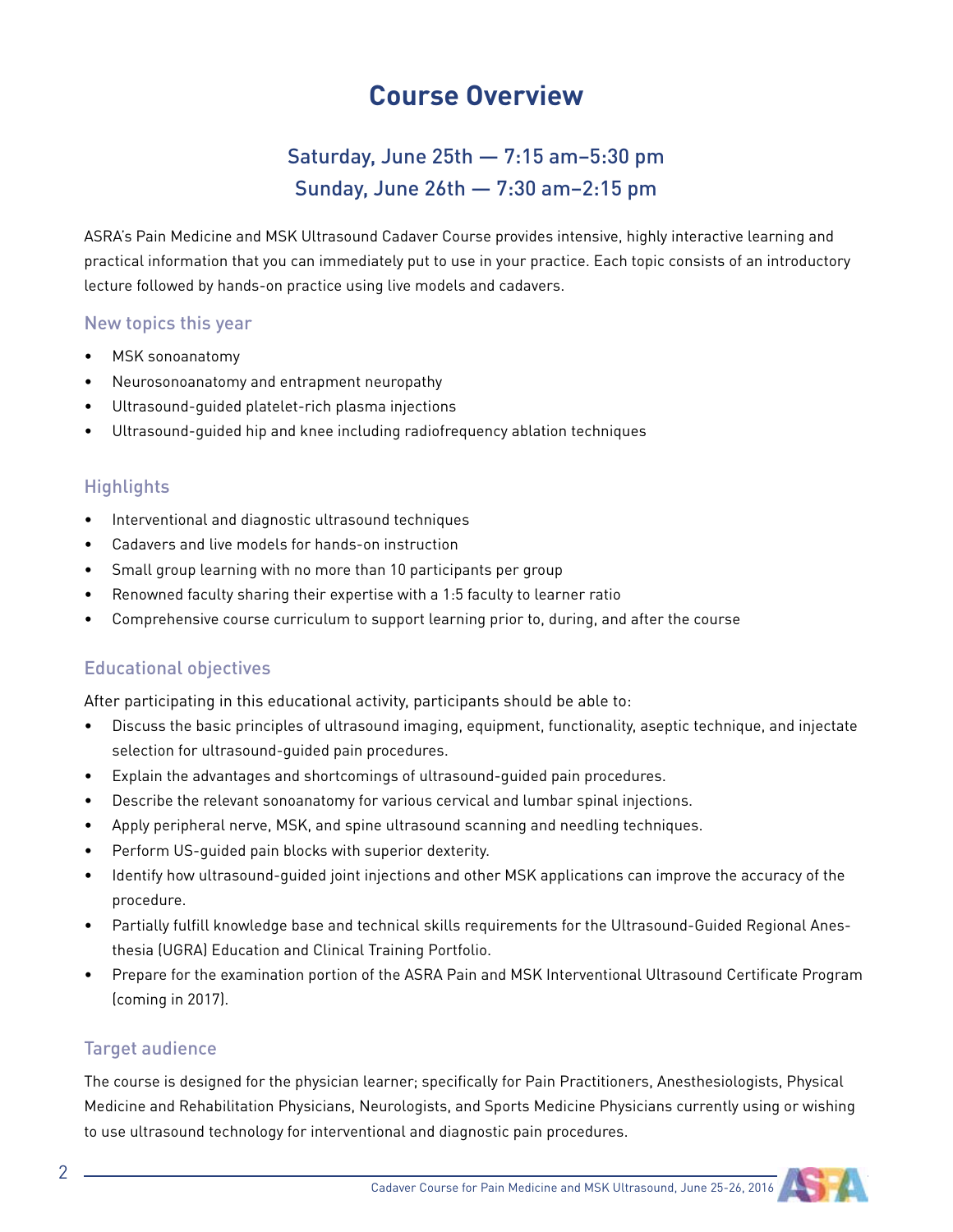## **Top 5 Course Essentials**

# **1** Locations

#### Educational Sessions **Recommended Hotel**

Northwestern Center for Advanced Hyatt Chicago Magnificent Mile Surgical Education (N-CASE) 633 North Saint Clair Street 240 East Huron Street Chicago, IL 60611 Chicago, IL 60611 Tel: 312.787.1234 Tel: 312.503.4034



# **2** N-CASE Security Access

Everyone entering the N-CASE building must be preregistered; on-site registration is not possible. Attendees must show photo ID on arrival and have a picture taken onsite to receive an access badge. The N-CASE building will be accessible beginning at 7 am each morning.

# **3** Educational Materials and Presentations

Educational support materials are available to learners on the ASRA website and accessible with the password ASRACCP16. Materials are available to meeting participants prior to, during, and after the meeting (up to one year) for educational purposes only. Access to particular content is provided based on meeting registration and is password protected. Distribution is limited, and none of the materials should be further distributed or reproduced.

# **4** Evaluations and CME Certificates

Your opinion matters! Evaluate sessions and faculty and obtain your CME certificate by accessing the online system before **July 10th** at www.surveymonkey.com/r/ASRACCP16. See page 11 for more information on CME credits and certificates.

# **5** Attendance Policies

- Registration fees are refundable, minus a \$100 processing fee, if cancellation is received in writing no later than three (3) weeks prior to the event commencement. After this date, under no circumstances will refunds or credits be granted.
- Attendee substitutions are allowed if notification is made in writing no later than three (3) weeks prior to the event commencement. A \$100 processing fee will be charged. After this date, under no circumstances will substitutions be granted.
- No refunds or credits will be given to "no shows."
- All event activities (including meal functions) are exclusively reserved for registered attendees. Nonregistered guests (e.g., children, family members, colleagues) are not allowed in meeting areas. Badges provided at registration are required for entrance into all functions and will be strictly enforced.
- ASRA reserves exclusive rights to photograph and/or record (audio and video) all event proceedings and participants for use in marketing materials, presentations, and course content reproductions (online or other). Photography and/or recording by individuals is not permitted in the scientific, educational, and business meetings during any ASRA event, unless specifically preauthorized by ASRA. Individuals granted such privileges shall be properly registered at the event and issued the proper proof of privileges (press badge or other).
- ASRA reserves the right to modify the event's schedule or program as necessary. ASRA reserves the right to cancel this event, in which case a full refund of the registration fee will be provided. ASRA is unable to refund any attendee expenses (flight, hotel, etc.) in the case of ASRA cancellation.
- ASRA and meeting organizers accept no liability for personal accidents or loss of or damage to private property of participants, either during or indirectly arising from this workshop. Participants are advised to take out their own personal health and travel insurance for their trip.
- ASRA fully complies with the legal requirements of the Americans with Disabilities Act and the rules and regulations thereof. If any participant in this educational activity has a special need, please contact us at the American Society of Regional Anesthesia and Pain Medicine, Four Penn Center West, Pittsburgh, PA 15276, 855.795.ASRA (toll free in U.S.), 412.471.2718, asrameetings@asra.com.



3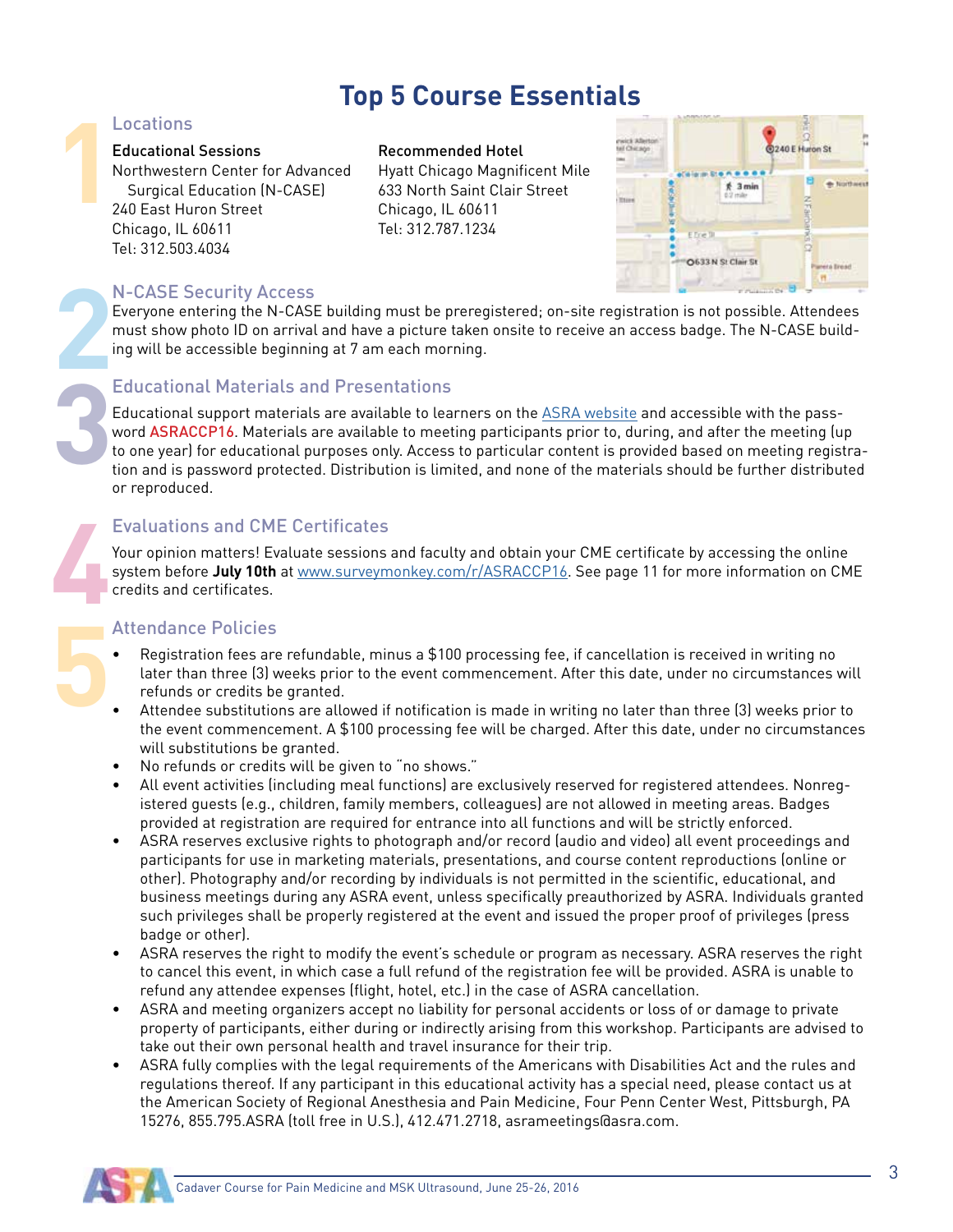## **ASRA Leadership**

#### Leadership

President: Oscar A. de Leon-Casasola, MD President-Elect: Asokumar Buvanendran, MD Treasurer: Eugene Viscusi, MD Immediate Past President: Joseph M. Neal, MD Executive Director: Angie Stengel, MS, CAE Directors: Steven Cohen, MD James Hebl, MD Edward R. Mariano, MD, MAS Colin J.L. McCartney, MBChB, FRCA, FRCPC Samer Narouze, MD, PhD Anahi Perlas, MD, FRCPC David Provenzano, MD

#### Committee on Continuing Medical Education

Terese Horlocker, MD, Chair Daniel Warren, MD, Vice Chair Sandra Kopp, MD Carlos Pino, MD Ellen W.K. Rosenquist, MD Brian Sites, MD Oscar de Leon-Casasola, MD (ex-officio)

#### Scientific/Education Planning Committee

Samer Narouze, MD, PhD, Western Reserve Hospital, Cuyahoga Falls, OH Philip Peng, MBBS, FRCPC, University of Toronto, Toronto, ON, Canada

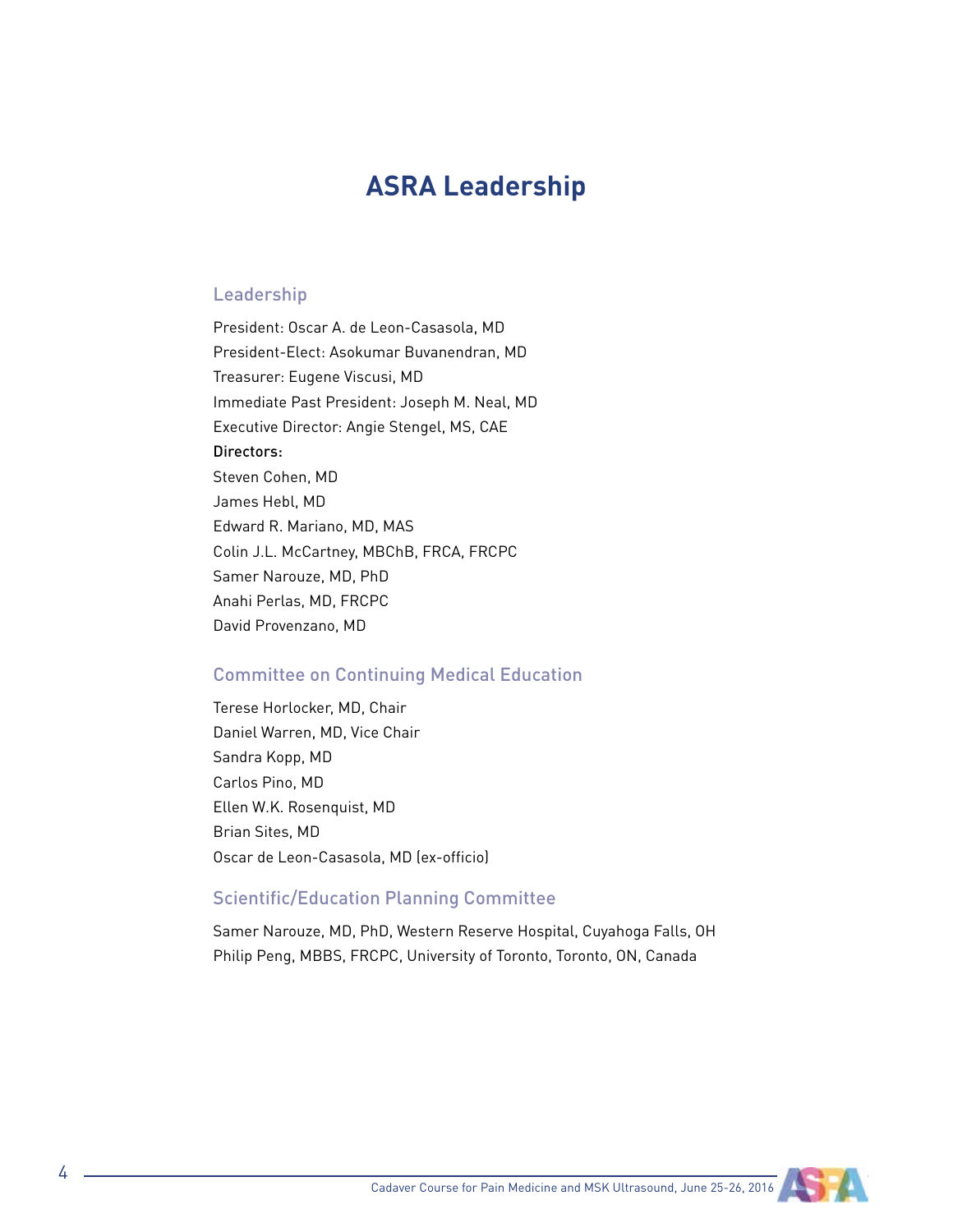## **Course Faculty**

**Robert Bolash, MD,** is an assistant professor of anesthesiology in the departments of Pain Management and Evidence Based Pain Research at the Cleveland Clinic Lerner College of Medicine in Cleveland, OH. He received his medical degree from the University of Miami



School of Medicine and trained in interventional pain management at the Cleveland Clinic. He is a Fulbright Scholar and is board certified in both pain management and anesthesiology.

**Sean Colio, MD,** is a board-certified sports medicine physician specializing in sports and musculoskeletal injuries. He is the director of Musculoskeletal Ultrasound for Swedish Medical Group in Seattle, WA, and one of the first physicians in the United States to receive certifi-



cation by the American Registry for Diagnostic Medical Sonography in Musculoskeletal Sonography. He is a faculty member and the director of Sports and Musculoskeletal Ultrasonography Training for the Accreditation Council for Graduate Medical Education Sports Fellowship at Swedish Medical Group. He also serves as a clinical instructor for the University of Washington Sports Medicine Department. Dr. Colio has published many chapters on diagnostic and interventional ultrasound of the hand, wrist, and shoulder and is performing research in regenerative medicine techniques involving platelet-rich plasma and guanfacine.

**Mauricio Forero, MD, FIPP**, is a Colombian anesthesiologist who moved to Canada in 2008 and finished his interventional chronic pain fellowship at McMaster University in Hamilton, ON, Canada. He has been practicing in Canada since 2010 as assistant professor, recently



promoted to associate professor of the department of Anesthesia. Dr. Forero is the creator and coordinator of the Ultrasound Guided Regional Anesthesia Curriculum at McMaster University. He has been largely involved as a national and international lecturer and workshop instructor in ultrasound for pain medicine and ultrasound in regional anesthesia since 2010. He also has been distinguished as a supporter of the Colombian Association for the Study of Pain as a lecturer and organizer of national pain meetings.

**Maged Guirguis, MD,** is a pain management physician in Ochsner Health System in New Orleans, LA, and the pain/palliative medicine rotation director for the University of Queensland Ochsner Clinical School. After completing a residency in internal medicine in his home



country, he joined the Cleveland Clinic Foundation for a research fellowship in pain medicine, after which he completed his residency in anesthesiology and clinical fellowship in pain management. Dr. Guirguis has published numerous papers and book chapters as well as presented various studies and case reports on pain medicine at national and international meetings. He serves on both the educational and research committees for the International Neuromodulation Society and has a special interest in ultrasound-guided interventions for acute and chronic pain.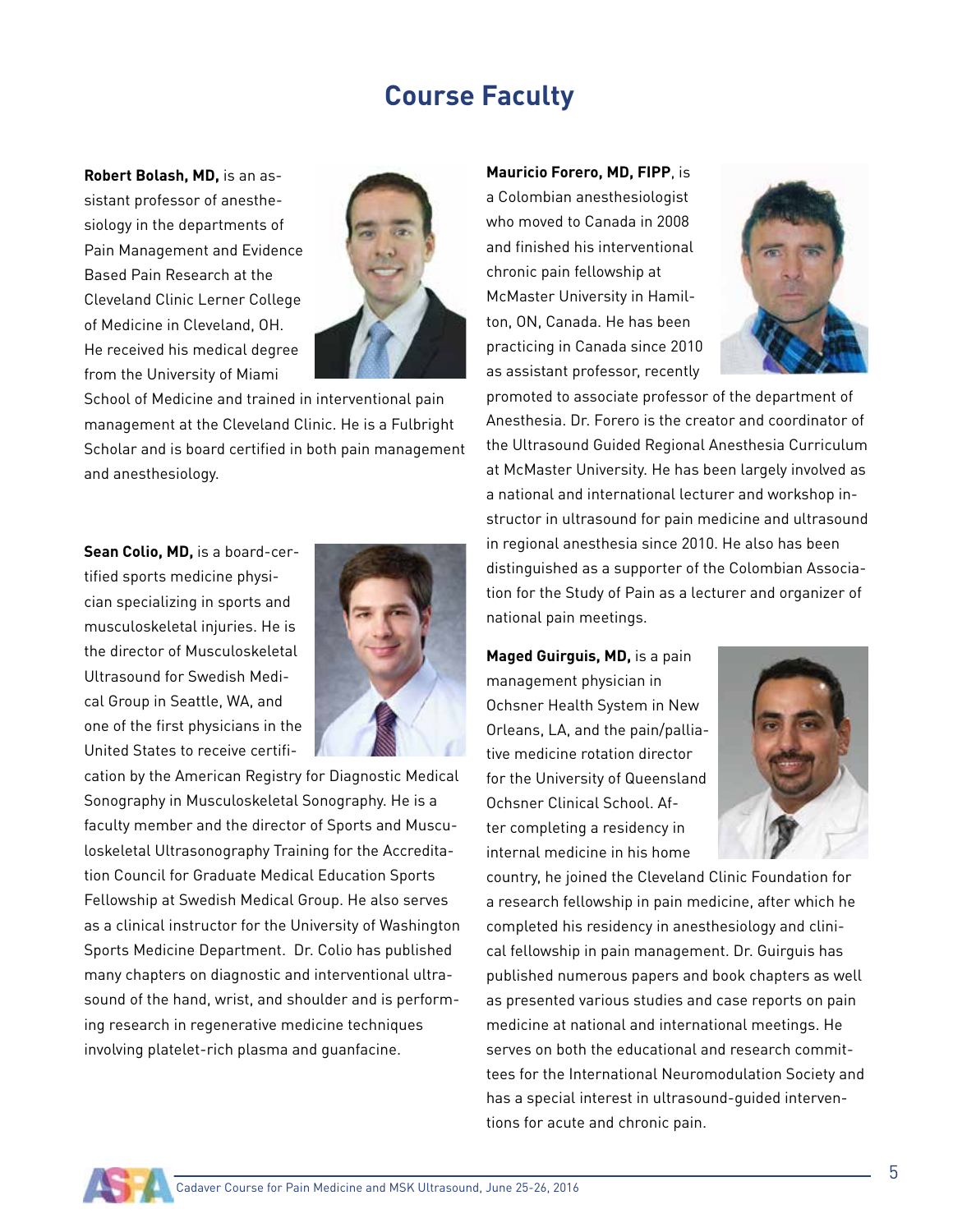**David Krodel, MD,** practices pediatric anesthesia and pediatric acute and chronic pain management at Lurie Children's Hospital in Chicago, IL. He is a graduate of Stanford School of Medicine and completed his residency at Massachusetts General Hospital and his pediatric anesthesia



fellowship at Northwestern University/Lurie Children's Hospital. His pain practice combines medication management, nerve blocks, steroid injections, and acupuncture in collaboration with physical therapists and pain psychologists to provide comprehensive, multidisciplinary treatment for children and adolescents.

**Samer Narouze, MD, PhD,** is a clinical professor of anesthesiology and neurological surgery at Ohio University and Ohio State University. He is board certified in anesthesiology, pain medicine, and neurology headache medicine. He is the chairman of the Center for Pain Medicine at



Western Reserve Hospital in Cuyahoga Falls, OH. Dr. Narouze is on the ASRA Board of Directors. He recently founded the American Interventional Headache Society (AIHS), and he serves in many committees for national and international headache and pain organizations. He has published about 200 research papers, review articles, book chapters, and abstracts. He frequently speaks and serves as a visiting professor both nationally and internationally.

**Levon N. Nazarian, MD,** is a

professor of radiology at the Sidney Kimmel Medical College of Thomas Jefferson University in Philadelphia, PA. He has co-authored 100 peer-reviewed manuscripts on topics such as using ultrasound to diagnose and guide treatment for ath-



letic injuries and other musculoskeletal conditions. Dr. Nazarian has served on the editorial board of several journals, and, since 2011, he has been editor-in-chief of the Journal of Ultrasound in Medicine. Dr. Nazarian is a fellow of the American College of Radiology, the American Institute of Ultrasound in Medicine, and the Society of Radiologists in Ultrasound.

**Philip Peng, MBBS, FRCPC,** is a professor in the department of Anesthesia at the University of Toronto in Toronto, ON, Canada. He is the director of the Anesthesia Chronic Pain Program of University Health Network, the largest teaching hospital of Canada. He has played an im-



portant role in pain medicine education and established major teaching courses for pain in Canada. The Royal College of Physicians and Surgeons of Canada (RCPSC) honored him with Founder designation in Pain Medicine for his role in establishing the pain medicine subspecialty in Canada.

**Dr. David Provenzano, MD,** is the president of Pain Diagnostics and Interventional Care in Sewickley, PA. He received his undergraduate degree from Colgate University where he graduated Magna Cum Laude and became a Phi Beta Kappa member. He received his medical degree



from the University of Rochester School of Medicine and Dentistry. He completed a surgical internship at Thomas Jefferson University Hospital and a residency in anesthesiology at The Western Pennsylvania Hospital. He completed a pain management fellowship at the Dartmouth Hitchcock Medical Center. He serves on the ASRA Board of Directors as well as on the Educational Track Subcommittee on Pain Medicine for the American Society of Anesthesiologists. He has extensive interests and expertise in the conservative treatment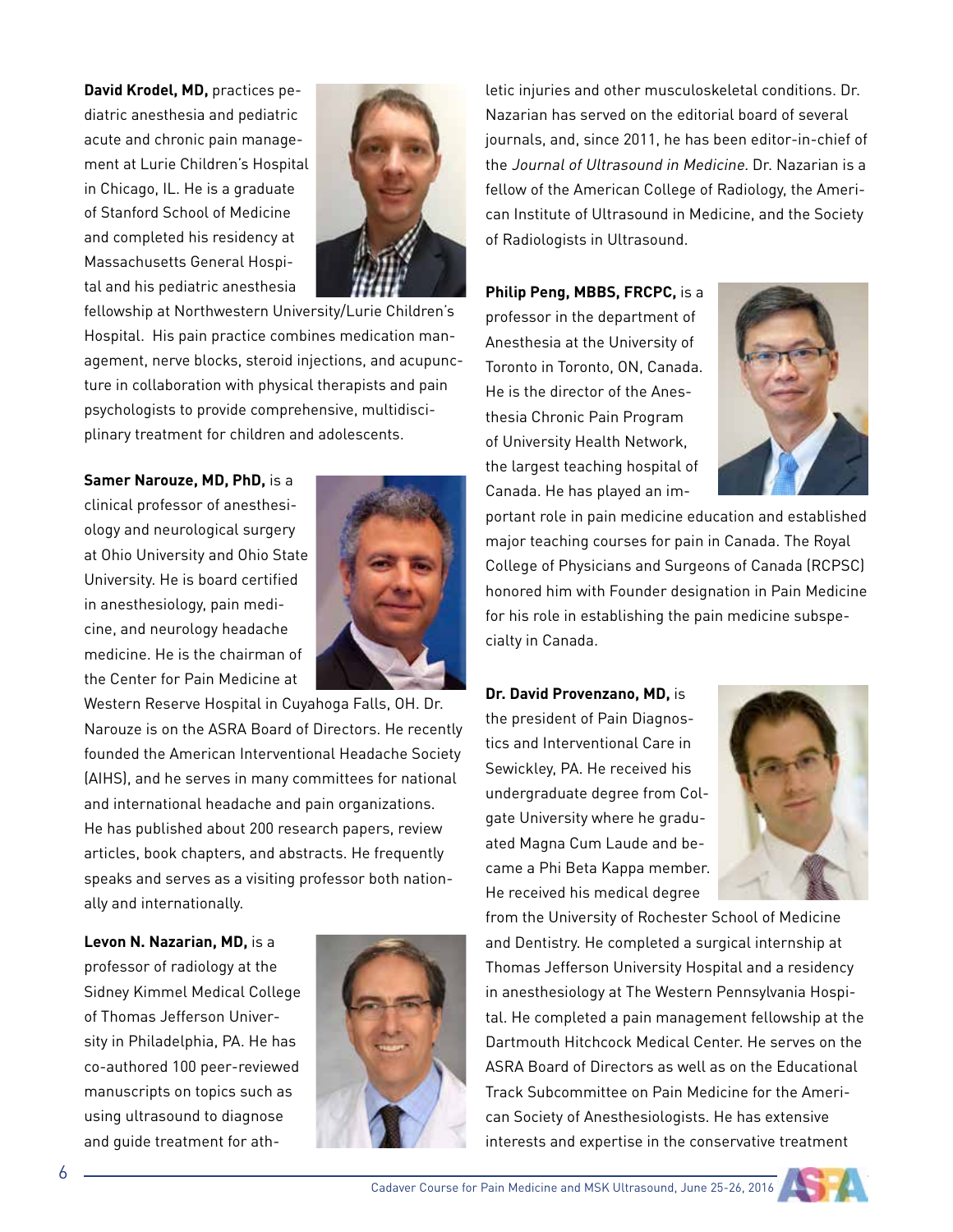of pain originating from the cervical and lumbar spine, neuromodulation, and the utilization of ultrasound for interventional pain management procedures.

**Maunak Rana, MD,** is the director of Pain Management at Advocate Illinois Masonic Medical Center in Chicago. He completed medical school at Jefferson Medical College of Thomas Jefferson University in Philadelphia, PA. His surgery internship was at the Cleveland Clinic



Foundation and his anesthesiology residency was at The Hospital of the University of Pennsylvania in Philadelphia. Dr. Rana completed a pain medicine fellowship at McGaw Medical Center at Northwestern University in Chicago. Dr. Rana has lectured nationally and internationally on topics in anesthesiology and interventional pain management.

**Jonathan Samet, MD,** is an assistant professor of radiology at Northwestern University Feinberg School of Medicine, based at Northwestern Memorial Hospital and Ann & Robert H. Lurie Children's Hospital of Chicago, IL. He grew up in Baltimore, MD, and trained in di-



agnostic radiology at Northwestern University followed by subspecialization in musculoskeletal radiology at Johns Hopkins Hospital. He has a particular interest in pediatric musculoskeletal imaging.

#### **Neilesh Soneji, MD, FRCPC,**

completed his medical training and anesthesia residency at the University of Toronto. He completed a fellowship in chronic pain management at the University Health Network and Wasser Pain Management Centre, Mt. Sinai Hospital, where he contin-



ues to practice as a staff anesthesiologist. He specializes in the management of acute and chronic pain with a particular interest in ultrasound-guided interventions for musculoskeletal pain.

**Dmitri Souzdalnitski, MD, PhD,** 

is a clinical professor of Anesthesiology at Ohio University and Western Reserve Hospital. He serves as a faculty member and a member of the Board Directors at national physician symposia where he teaches pain medicine. He is a member of the ASRA Ul-



trasonography in Pain Medicine Special Interest Group (SIG) and one of the leaders of the ASRA Regenerative Medicine SIG.

**Hong Vo, MD,** is double boardcertified in anesthesiology and pain medicine. She received her medical degree from the University of Texas Medical School at Houston, and she completed her interventional pain management fellowship at Northwestern Feinberg School of Medicine. She has



great interest in ultrasound-guided procedures to treat back and neck pain and musculoskeletal disorders.

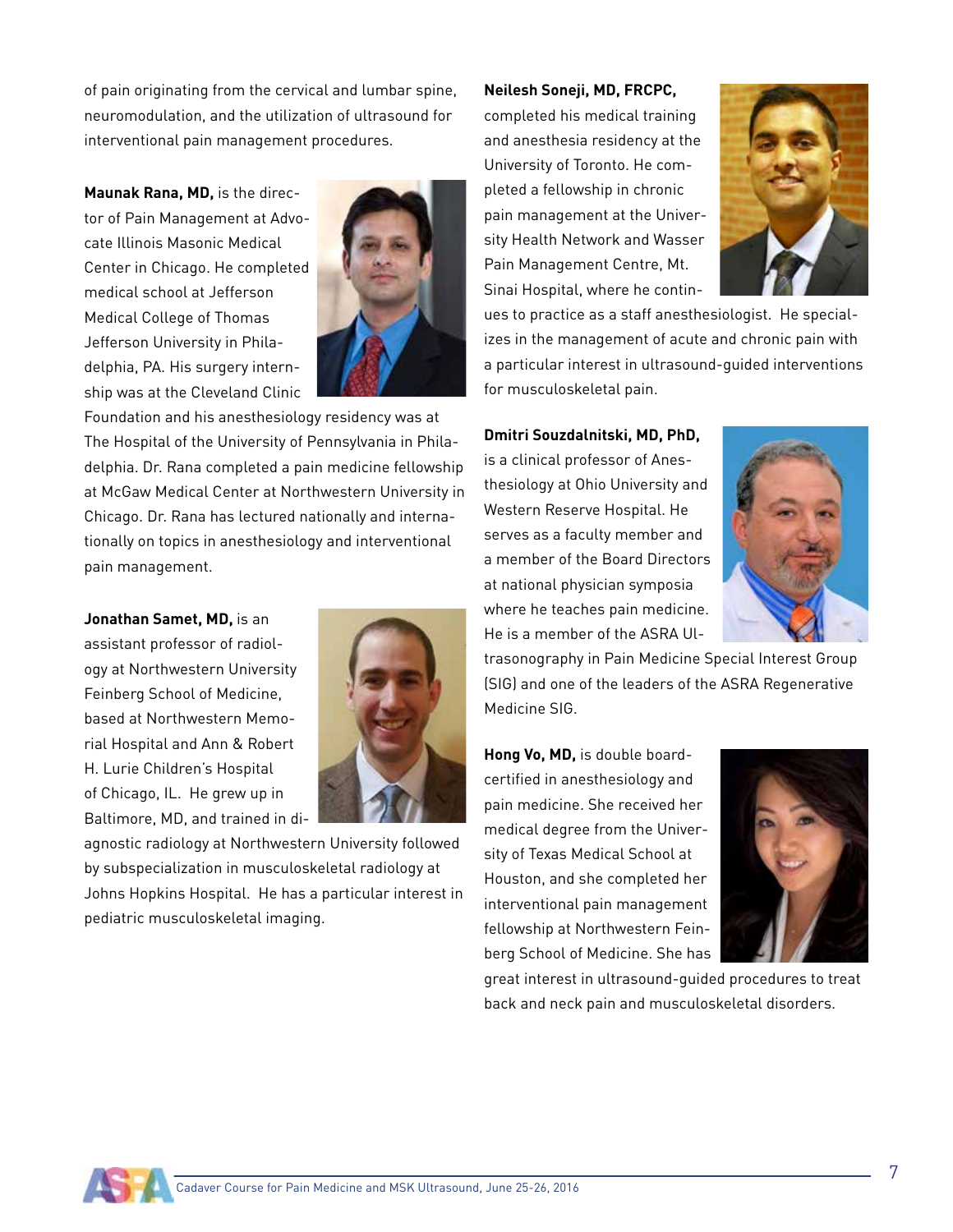# of Personal Conflicts of Interest **of Personal Conflicts of Interest Disclosure and Resolution**  Disclosure and Resolution

made to participants prior to the activity. Participants are asked to evaluate the objectivity and independence. Off-label or investigational use of a therapeuclose all relevant relationships (financial or other) with any commercial interest that they or their spouse/partner have had within the past 12 months. If an close all relevant relationships (financial or other) with any commercial interest that they or their spouse/partner have had within the past 12 months. If an made to participants prior to the activity. Participants are asked to evaluate the objectivity and independence. Off-label or investigational use of a therapeundividual refuses to disclose, they are disqualified from participating. Disclosure information is evaluated and conflicts of interest resolved. Disclosure is 是一个人的人,我们就是一个人的人,我们就是一个人的人,我们就是一个人的人,我们就是一个人的人,我们就是一个人的人,我们就是一个人的人,我们就是一个人的人,我们就是 individual refuses to disclose, they are disqualified from participating. Disclosure information is evaluated and conflicts of interest resolved. Disclosure is In accordance with the Accreditation Council for Continuing Medical Education (ACCME) Standards for Commercial Support and related policies, ASRA is In accordance with the Accreditation Council for Continuing Medical Education (ACCME) Standards for Commercial Support and related policies, ASRA is nade to participants prior to the activity. Participants are asked to evaluate the objectivity and independence. Off-label or investigational use of a therapo committed to ensuring balance, independence, objectivity, and scientific rigor in its CME/CPD activities. Those in control of the educational content discommitted to ensuring balance, independence, objectivity, and scientific rigor in its CME/CPD activities. Those in control of the educational content dis-IC PODDODICL IS ALSO QISCLOSED.<br>IC **Disclosure and Resolution of Personal Conflicts of Interesting Conflicts of Interesting of Interest of Interest** tic product is also disclosed. tic product is also disclosed.

| <b>Last Name</b>         | First Name      | Role                                       | ē              | Honoraria / Expenses                                                                                     | Consulting / Advisory                   | Speakers<br>Bureau | (Individual)<br>Research<br>Funded | Funded Research<br>(Institution) | Royalties /<br>Patent | Stock<br>Options | Owner / Equity<br>Position                                  | Employee | Other              | LabelUsage<br>\$ |
|--------------------------|-----------------|--------------------------------------------|----------------|----------------------------------------------------------------------------------------------------------|-----------------------------------------|--------------------|------------------------------------|----------------------------------|-----------------------|------------------|-------------------------------------------------------------|----------|--------------------|------------------|
| ASRA Administrative Team |                 | Society, CME, and<br>Management<br>Meeting | ş              |                                                                                                          |                                         |                    |                                    |                                  |                       |                  |                                                             |          |                    |                  |
| Bolash                   | Robert          | Associate Faculty                          | Yes            |                                                                                                          |                                         |                    |                                    | Stimwave                         |                       | Doximity         | Pfizer, Anlylam,<br>Therapeutics,<br>Nevro, Cara<br>Cambrex |          |                    |                  |
| Colio                    | Sean            | Associate Faculty                          | $rac{1}{2}$    |                                                                                                          |                                         |                    |                                    |                                  |                       |                  |                                                             |          |                    |                  |
| de Leon-Casasola         | Oscar           | CME (ex-officio)                           | Yes            |                                                                                                          | Mallinckrodt,                           |                    |                                    |                                  |                       |                  |                                                             |          |                    |                  |
|                          |                 |                                            |                |                                                                                                          | Grunenthal LATAM,                       |                    |                                    |                                  |                       |                  |                                                             |          |                    |                  |
|                          |                 |                                            |                |                                                                                                          | Purdue Frederick,                       |                    |                                    |                                  |                       |                  |                                                             |          |                    |                  |
|                          |                 |                                            |                |                                                                                                          | Collegium                               |                    |                                    |                                  |                       |                  |                                                             |          |                    |                  |
| Forero                   | Mauricio        | Associate Faculty                          | $\frac{1}{2}$  |                                                                                                          |                                         |                    |                                    |                                  |                       |                  |                                                             |          |                    |                  |
| Guirguis                 | Maged           | Associate Faculty                          | Yes            | myoscience                                                                                               |                                         |                    |                                    |                                  |                       |                  |                                                             |          |                    |                  |
| Horlocker                | Terese          | $\frac{1}{2}$                              | L              |                                                                                                          |                                         |                    |                                    |                                  |                       |                  |                                                             |          |                    |                  |
| Kopp                     | Sandra          | <b>CME</b>                                 | ş              |                                                                                                          |                                         |                    |                                    |                                  |                       |                  |                                                             |          |                    |                  |
| Krodel                   | <b>David</b>    | Associate Faculty                          | å              |                                                                                                          |                                         |                    |                                    |                                  |                       |                  |                                                             |          |                    |                  |
| Narouze                  | Samer           | Planning, Faculty                          | L              |                                                                                                          |                                         |                    |                                    |                                  |                       |                  |                                                             |          |                    |                  |
| Nazarian                 | Levon           | Faculty                                    | $\sqrt{e}$ s   | (AIUM) honorarium, Editor-<br>in-Chief, Journal of<br>Amer. Inst. Of US in Med<br>Ultrasound in Medicine |                                         |                    |                                    |                                  |                       |                  |                                                             |          |                    |                  |
| Peng                     | Philip          | Planning, Faculty                          | Yes            |                                                                                                          |                                         |                    |                                    |                                  |                       |                  |                                                             |          | Equipment          |                  |
|                          |                 |                                            |                |                                                                                                          |                                         |                    |                                    |                                  |                       |                  |                                                             |          | support from       |                  |
|                          |                 |                                            |                |                                                                                                          |                                         |                    |                                    |                                  |                       |                  |                                                             |          | Sonosite           |                  |
|                          |                 |                                            |                |                                                                                                          |                                         |                    |                                    |                                  |                       |                  |                                                             |          | Fujifilm<br>Canada |                  |
| Pino                     |                 |                                            |                |                                                                                                          |                                         |                    |                                    |                                  |                       |                  |                                                             |          |                    |                  |
| Provenzano               | Carlos<br>David | CME<br>Faculty                             | $\frac{2}{5}$  |                                                                                                          | Halyard Health,                         |                    |                                    |                                  |                       |                  |                                                             |          |                    |                  |
|                          |                 |                                            |                |                                                                                                          | Medtronic, St. Jude<br>Medical, Trevena |                    |                                    |                                  |                       |                  |                                                             |          |                    |                  |
| Rana                     |                 |                                            |                |                                                                                                          |                                         |                    |                                    |                                  |                       |                  |                                                             |          |                    |                  |
| Rosenquist               | Maunak<br>Ellen | Faculty<br>CME                             | $\frac{10}{x}$ | UpToDate                                                                                                 | EMMI                                    |                    |                                    |                                  | UpToDate              |                  |                                                             |          |                    |                  |
| Samet                    | Jonathan        | Faculty                                    | $\frac{1}{2}$  |                                                                                                          |                                         |                    |                                    |                                  |                       |                  |                                                             |          |                    |                  |
| Sites                    | Brian           | CME                                        | å              |                                                                                                          |                                         |                    |                                    |                                  |                       |                  |                                                             |          |                    |                  |
| Soneji                   | Neilesh         | Associate Faculty                          | <b>Ves</b>     |                                                                                                          |                                         |                    |                                    | Equipment                        |                       |                  |                                                             |          |                    |                  |
|                          |                 |                                            |                |                                                                                                          |                                         |                    |                                    | support for                      |                       |                  |                                                             |          |                    |                  |
|                          |                 |                                            |                |                                                                                                          |                                         |                    |                                    | research Sonosite<br>Fujifilm    |                       |                  |                                                             |          |                    |                  |
| Souzdalnitski            | Dmitri          | Faculty                                    | $\frac{1}{2}$  |                                                                                                          |                                         |                    |                                    |                                  |                       |                  |                                                             |          |                    | PRP              |
| $ _$                     |                 |                                            |                |                                                                                                          |                                         |                    |                                    |                                  |                       |                  |                                                             |          |                    |                  |
| Warren                   | Hong<br>Daniel  | Associate Faculty<br>CME                   | $\frac{9}{2}$  |                                                                                                          |                                         |                    |                                    |                                  |                       |                  |                                                             |          |                    |                  |

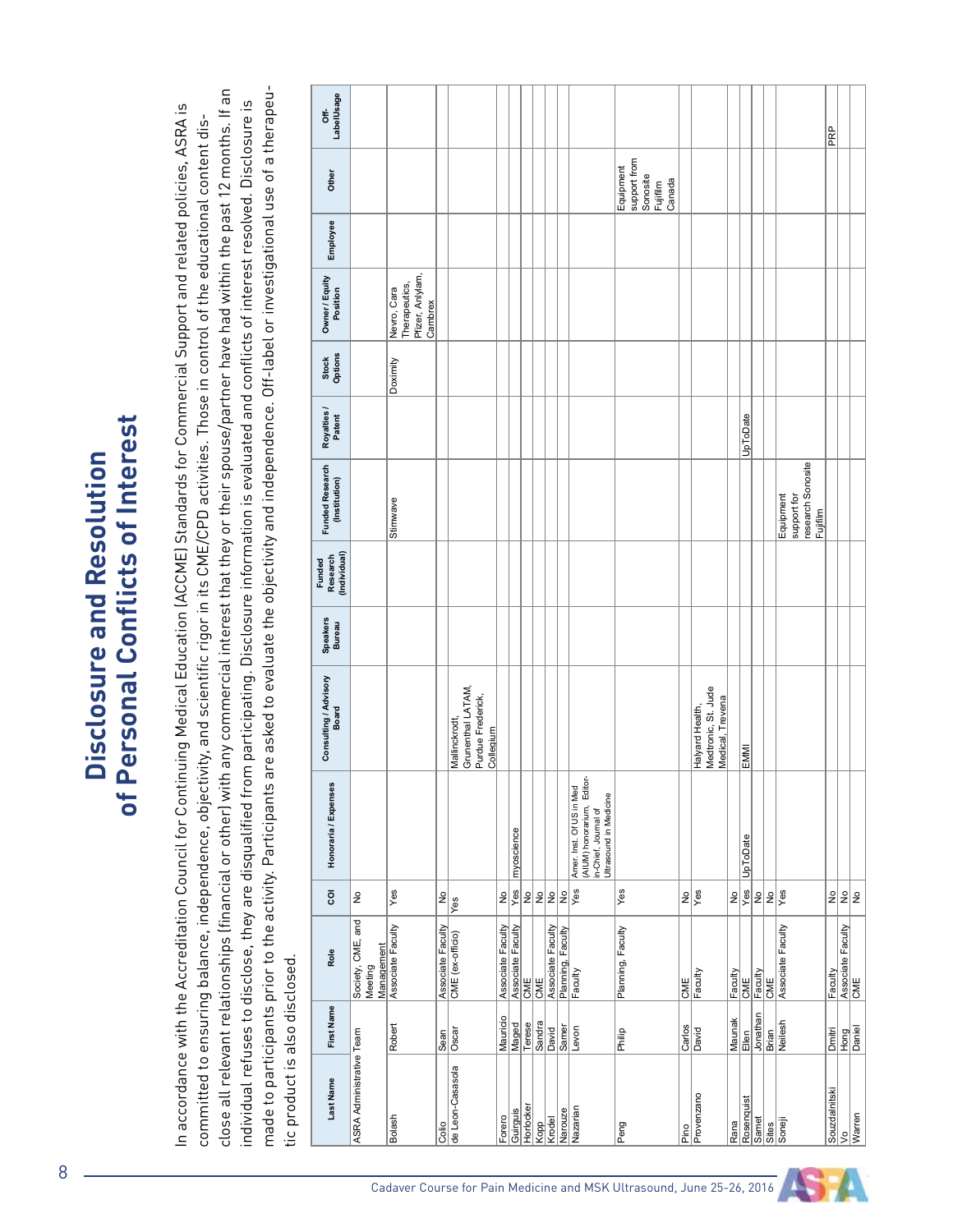# **Course Program**

#### **Saturday, June 25, 2016 (8.75 credits)**

| 7:15 am   | <b>Registration and Breakfast</b> |  |
|-----------|-----------------------------------|--|
| 7:40 am   |                                   |  |
| $7:45$ am |                                   |  |

#### Didactic Lectures

| $8:00$ am  |                          |  |
|------------|--------------------------|--|
| $8:30$ am  |                          |  |
| $9:15$ am  |                          |  |
| $9:45$ am  |                          |  |
| $10:15$ am | Panel Discussion and Q&A |  |
| $10:30$ am | Break                    |  |

#### Interactive Lectures with Live Model Demonstrations

| $10:40$ am |       |  |
|------------|-------|--|
| $11:00$ am |       |  |
| $11:20$ am |       |  |
| $11:50$ am | Lunch |  |

#### Hands-on Scanning Workshops

| $12:30 \text{ pm}$                        | Concurrent Stations 1-8 (30 minutes each)<br>1. Lumbar Spine, Facet, Caudal (cadaver scans)<br>2. Cervical Spine, Facet (cadaver scans)<br>3. Cervical Spine and Stellate Ganglion (model scans)<br>4. Lumbar Spine, Facet (model scans)<br>5. Suprascapular, Intercostal (model scans)<br>6. LE Peripheral Nerve (model scans)<br>7. PRP Techniques (model scans)<br>8. Occipital Nerve and Abdominal Wall (model scans) |
|-------------------------------------------|---------------------------------------------------------------------------------------------------------------------------------------------------------------------------------------------------------------------------------------------------------------------------------------------------------------------------------------------------------------------------------------------------------------------------|
| $1:00$ pm                                 | <b>Stations 1-8 Repeat</b>                                                                                                                                                                                                                                                                                                                                                                                                |
| $1:30$ pm                                 | <b>Stations 1-8 Repeat</b>                                                                                                                                                                                                                                                                                                                                                                                                |
| $2:00$ pm                                 | <b>Stations 1-8 Repeat</b>                                                                                                                                                                                                                                                                                                                                                                                                |
| $2:30$ pm                                 | <b>Stations 1-8 Repeat</b>                                                                                                                                                                                                                                                                                                                                                                                                |
| $3:00$ pm                                 | <b>Break</b>                                                                                                                                                                                                                                                                                                                                                                                                              |
| $3:15$ pm                                 | <b>Stations 1-8 Repeat</b>                                                                                                                                                                                                                                                                                                                                                                                                |
| $3:45$ pm                                 | <b>Stations 1-8 Repeat</b>                                                                                                                                                                                                                                                                                                                                                                                                |
| $4:15$ pm                                 | <b>Stations 1-8 Repeat</b>                                                                                                                                                                                                                                                                                                                                                                                                |
| $4:40 \text{ pm}$<br>$5:00$ pm<br>5:30 pm | Pain Management Ultrasound Post-Test<br>Panel Discussion and Q&A<br>Adjournment                                                                                                                                                                                                                                                                                                                                           |

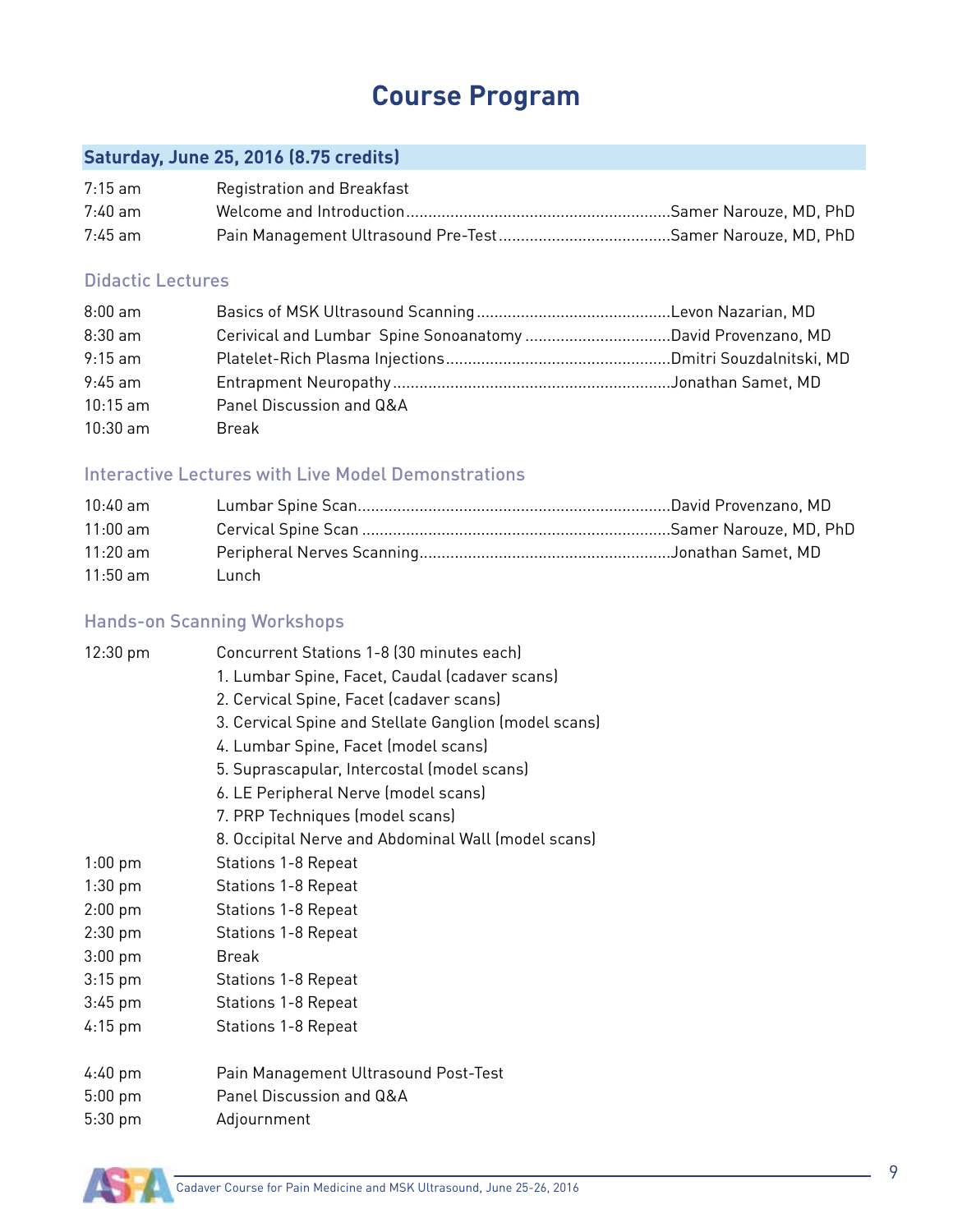#### **Sunday, June 26, 2016 (6 credits)**

| $7:30$ am | <b>Breakfast with Faculty</b> |  |
|-----------|-------------------------------|--|
| $8:00$ am | MSK Ultrasound Pre-Test.      |  |

#### Interactive Lectures with Live Model Demonstrations

| $8:10$ am |                                                                    |  |
|-----------|--------------------------------------------------------------------|--|
| $8:35$ am | Hip and Knee Joint Scan and RFA TechniquesPhilip Peng, MBBS, FRCPC |  |
| $9:00$ am | Hand (CTS) and Foot (planter fascia) ScanLevon Nazarian, MD        |  |

#### Hands-on Scanning Workshops

| $9:30$ am          | Concurrent Stations 9-16 (30 minutes each)                    |
|--------------------|---------------------------------------------------------------|
|                    | 9. SIJ and Piriformis (cadaver scans)                         |
|                    | 10. Knee Joint and Radiofrequency Ablation (cadaver scans)    |
|                    | 11. Hip Joint and Bursa (model scans)                         |
|                    | 12. Shoulder Joint and Bursa (model scans)                    |
|                    | 13. Elbow Joint (golf elbow and tennis elbow) (model scans)   |
|                    | 14. Hand and CTS (model scans)                                |
|                    | 15. Foot and Planter Fasciitis (model scans)                  |
|                    | 16. UE Peripheral Nerve (model scans)                         |
| $10:00$ am         | Stations 9-16 Repeat                                          |
| $10:30$ am         | Stations 9-16 Repeat                                          |
| $11:00$ am         | Stations 9-16 Repeat                                          |
| $11:30$ am         | <b>Break</b>                                                  |
| $11:45$ am         | Stations 9-16 Repeat                                          |
| $12:15 \text{ pm}$ | Stations 9-16 Repeat                                          |
| $12:45 \text{ pm}$ | Stations 9-16 Repeat                                          |
| $1:15$ pm          | Stations 9-16 Repeat                                          |
| $1:45 \text{ pm}$  | Box Lunch and MSK Ultrasound Post-Test Samer Narouze, MD, PhD |
| $2:00$ pm          | Panel Discussion and Q&A                                      |
| $2:15$ pm          | Closing Remarks and Final Adjournment Samer Narouze, MD, PhD  |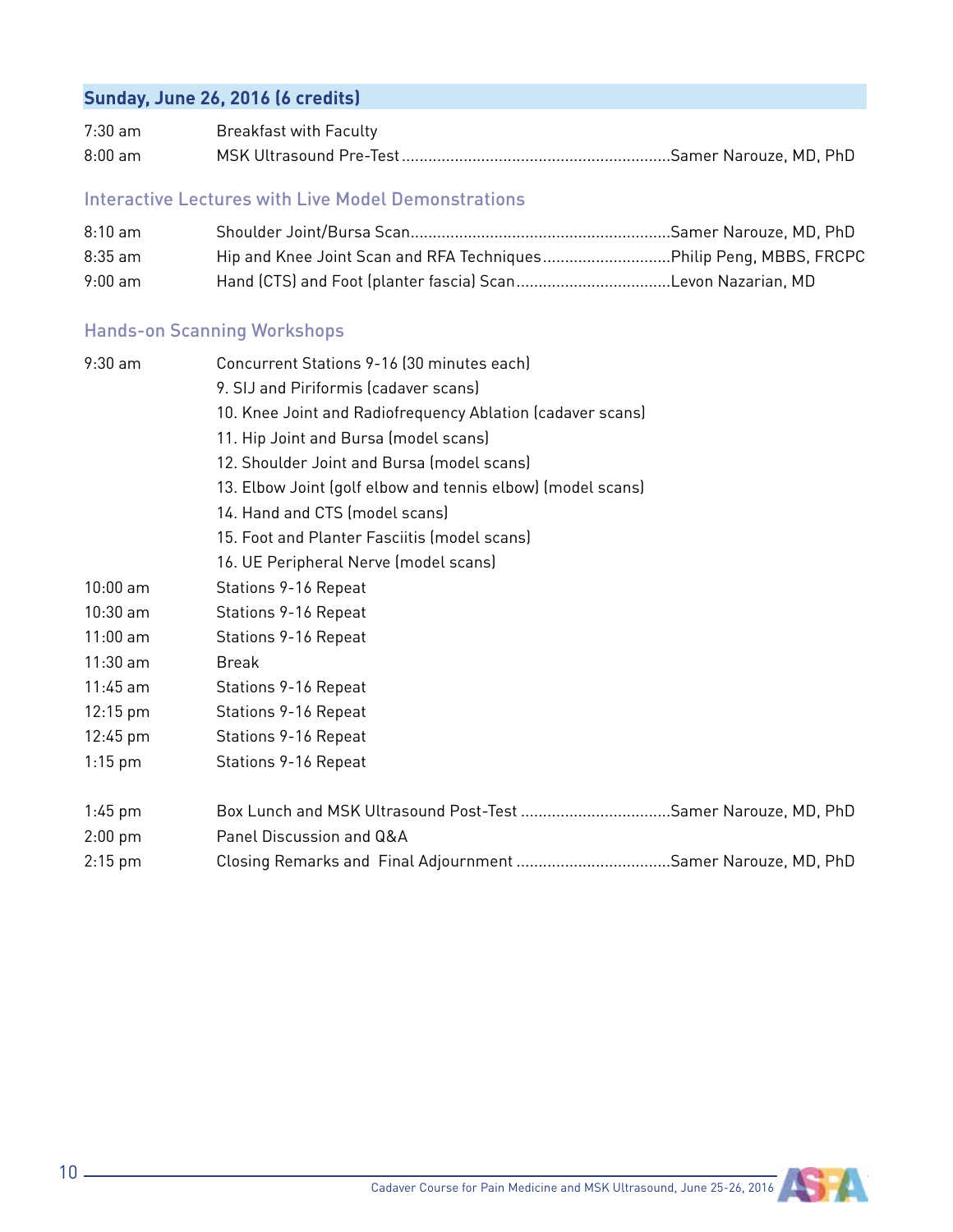## **Continuing Medical Education/Continuing Professional Development**

To receive your CME certificate:

- 1.Access the online system before **July 10** by visiting www.surveymonkey.com/r/ASRACCP16.
- 2.Complete the anonymous online evaluation.
- 3.Indicate the number of hours you attended (credit will be verified against registration).
- 4.Your certificate will be sent to the e-mail address provided within 3 weeks of completing the online process.
- 5.Thank you for your feedback!

#### Accreditation and Credit Designation Statements

ASRA is accredited by the Accreditation Council for Continuing Medical Education (ACCME) to provide continuing medical education for physicians.

ASRA designates this live activity for a maximum of 14.75 AMA PRA Category 1 Credits™. Physicians should claim only the credit commensurate with the extent of their participation in the activity.

#### Credit Breakdown

| Day | <b>Maximum Credits</b> |
|-----|------------------------|
|     |                        |
|     |                        |
|     | Total Credits: 14.75   |

#### The American Board of Anesthesiology (ABA)

ASRA is an ABA-approved provider and as a service to ASRA members and participants, CME credits are reported to the ABA. Participants must include their correctly formatted ABA ID number (3456-7890) during the online evaluation and credit claim process avail-



able at the conclusion of the activity. Once the online evaluation and credit claim process is closed, certificates will be issued and credits reported to the ABA. After this time, participants may request their CME certificate by contacting asrameetings@asra.com, but ASRA will no longer report credits to the ABA, which will then be the individual participant's responsibility.

#### ASRA-ASA Ultrasound-Guided Regional Anesthesia (UGRA) Education and Clinical Training Portfolio

The Ultrasound-Guided Regional Anesthesia Education and Clinical Training Portfolio is a joint ASRA - ASA initiative designed for anesthesiologists who wish to distinguish themselves in the field and provide evidence of training and experience. The portfolio guides participants through a comprehensive educational and training experience that fulfills current recommendations for ultrasound-guided regional anesthesia (UGRA). This ASRA course has been approved for knowledge base and technical skills components of the portfolio. For more information and approved sessions, visit the ASA website.

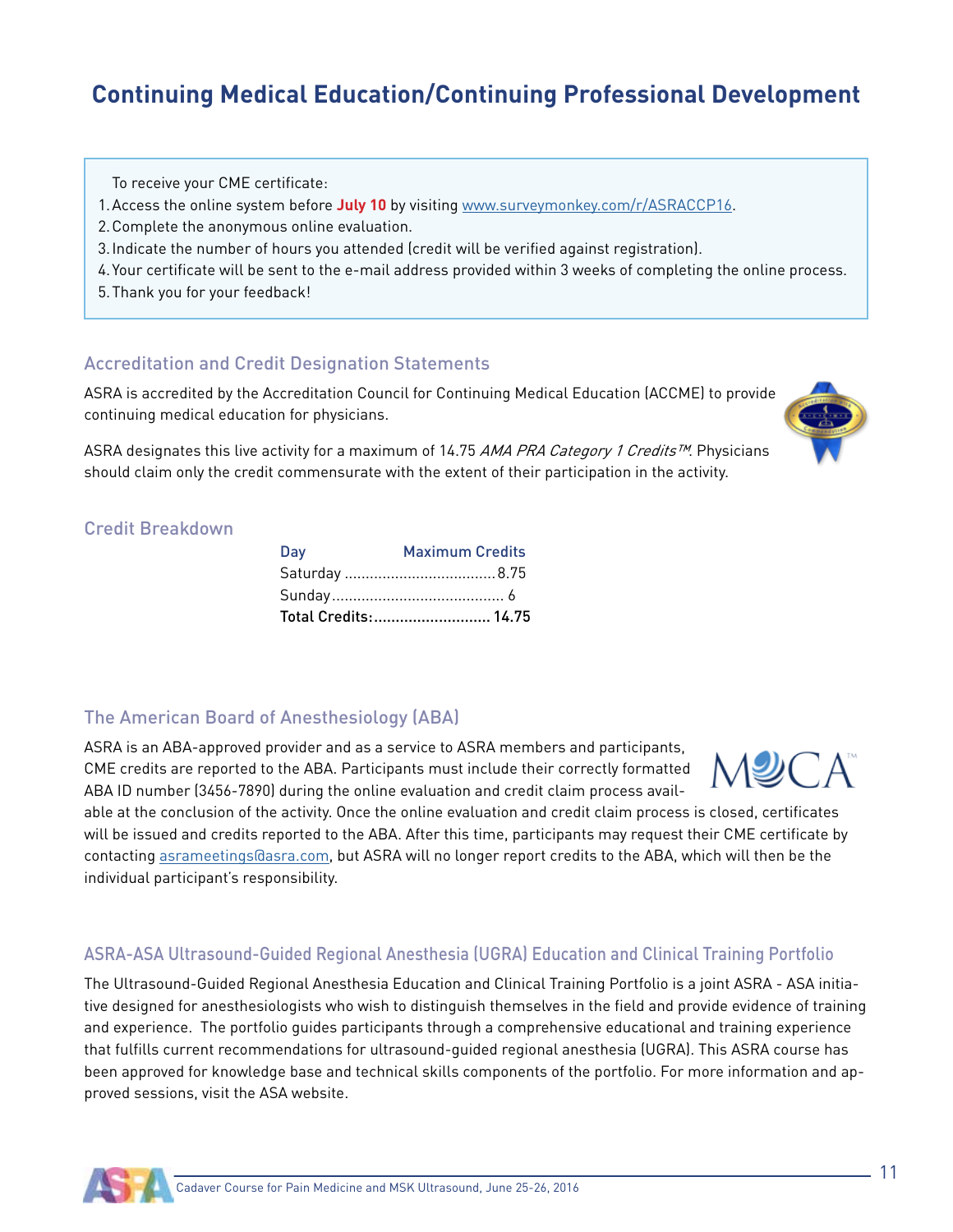#### International Credits

The Royal College of Physicians and Surgeons of Canada has agreements based on the mutual recognition of credit points with the American Medical Association for live educational events. You may submit your CME certificate directly for credit recognition of this accredited group learning activity (Section 1) as defined by the Maintenance of Certification program of The Royal College of Physicians and Surgeons of Canada. For more information, visit: www.royalcollege.ca

The European Accreditation Council for Continuing Medical Education (UEMS-EACCME) has agreements based on the mutual recognition of credit points with the American Medical Association for live educational events. Each medical specialist should claim only those hours of credit that he/she actually spent in the educational activity. The EACCME is an institution of the European Union of Medical Specialists (UEMS): www.uems.net

# **Pain and MSK Interventional Ultrasound Certificate Program**

CME earned by taking this course may be applied toward the requirement for ASRA's new certificate in Pain and MSK Interventional Ultrasound. The certificate will be available to qualified physicians beginning in 2017. Candidates will be required to complete a written and practical exam as well as provide evidence of prior training and experience. Complete information about the certificate is available in the Pain and MSK Interventional Ultrasound Certificate Candidate's Guide, which will be available to download from the ASRA Website at www.asra.com/certificate



Pain and MSK Interventional Ultrasound Certificate Candidate's Guide

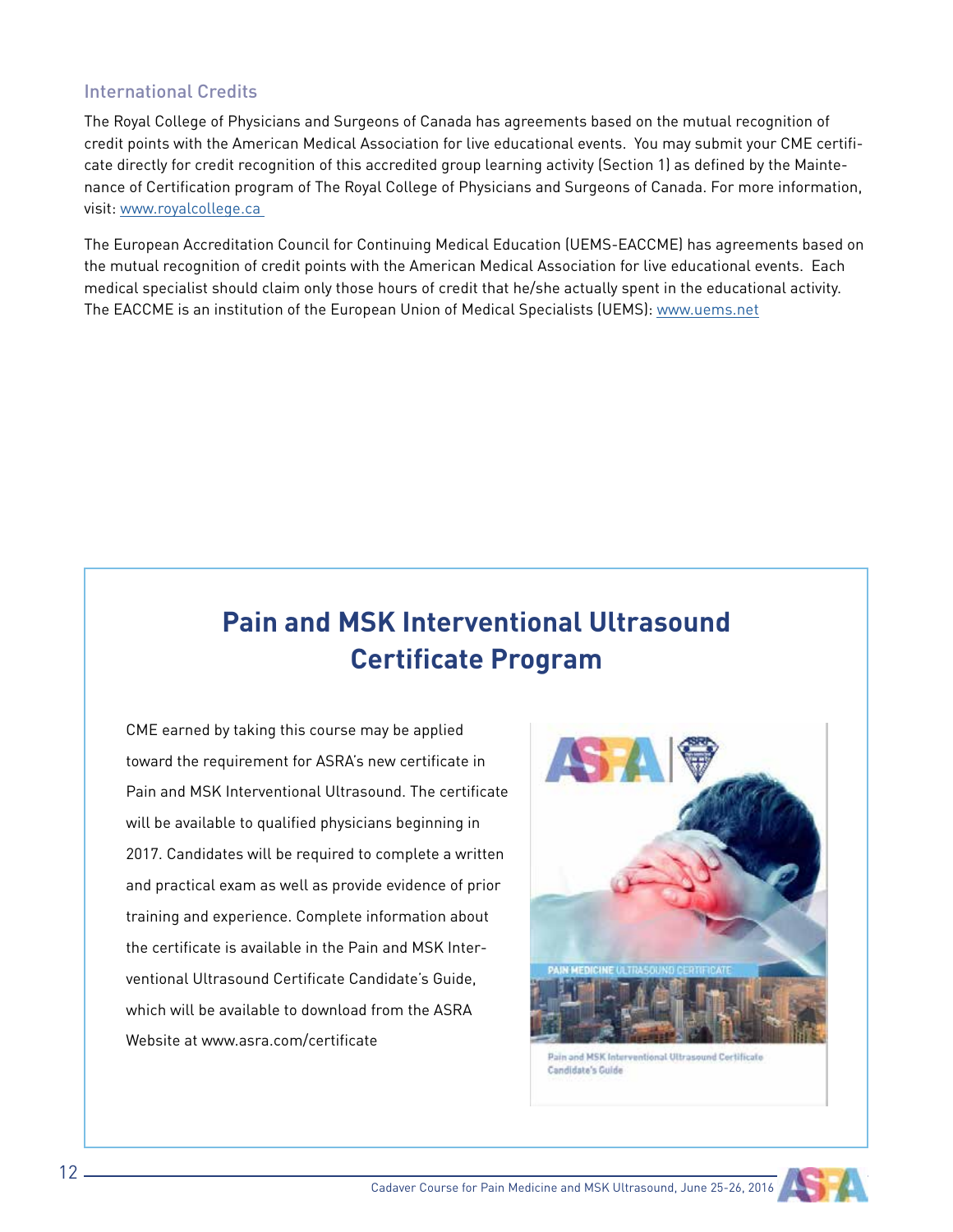#### Commercial Support Disclosure

This course is supported, in part, by educational grants and in-kind support from industry. All support is managed in strict accordance with the ACCME's Standards for Commercial Support. Appropriate acknowledgement of all supporting organizations is made to participants prior to the educational activity in the program guide, on the event website, and with signage during the meeting. View the guidelines for company representative and in-kind support.

Grants: FujiFilm SonoSite, GE Healthcare, Halyard Health, St. Jude Medical, Stryker, Teleflex Durable equipment: APEX Biologix, FujiFilm SonoSite, GE Healthcare, St. Jude Medical, Stryker Disposable supplies: APEX Biologix, Havel's, Pajunk, St. Jude Medical, Stryker, Teleflex Animal parts/tissue: APEX Biologix

## **Guidelines Regarding Industry Representative Participation and In-Kind Support**

#### Industry Support

This course is supported, in part, by in-kind contributions from industry (donations of durable equipment and/or disposable supplies). ASRA would like to thank all the companies for their support of this educational activity.

#### **Disclosure**

Attendees may view the full list of supporting companies in the printed program guide and activity website.

#### Industry Representative/Technician Participation

In addition to the in-kind support provided, ASRA has requested that technicians from multiple supporting companies be present to demonstrate the operational aspects and proper functioning of the devices only.

#### Strict Compliance with the ACCME's Accreditation Criteria and Standards for Commercial Support

- 1. ASRA is responsible for all decisions regarding the educational elements (planning, content, faculty selection, presentation, evaluation, etc.). Industry representatives in no way influence any portion of the CME activity; including how the in-kind support will be used or allocated to the educational sessions.
- 2. Industry employees shall be easily identifiable by their company and meeting badges.
- 3. The industry representative shall only contribute technical information about the use of the equipment.
- 4. The industry representative shall NOT expand their input into areas of clinical medicine, such as:
	- a. No indications for use
	- b. No comparisons between competing products
	- c. No comparisons between the device, invasive surgery, and/or medical treatment.
- 5. ASRA's faculty and staff provide strict supervision to ensure proper professional behavior by industry representatives.
- 6. ASRA reserves the right to physically limit the technician's access to the educational setting; requesting the technician's participation only when questions arise or further assistance is needed.

#### Attendee Feedback

Attendees are encouraged to communicate any concerns of commercial influence or bias directly to faculty, staff members at the registration desk, and via the online evaluation.